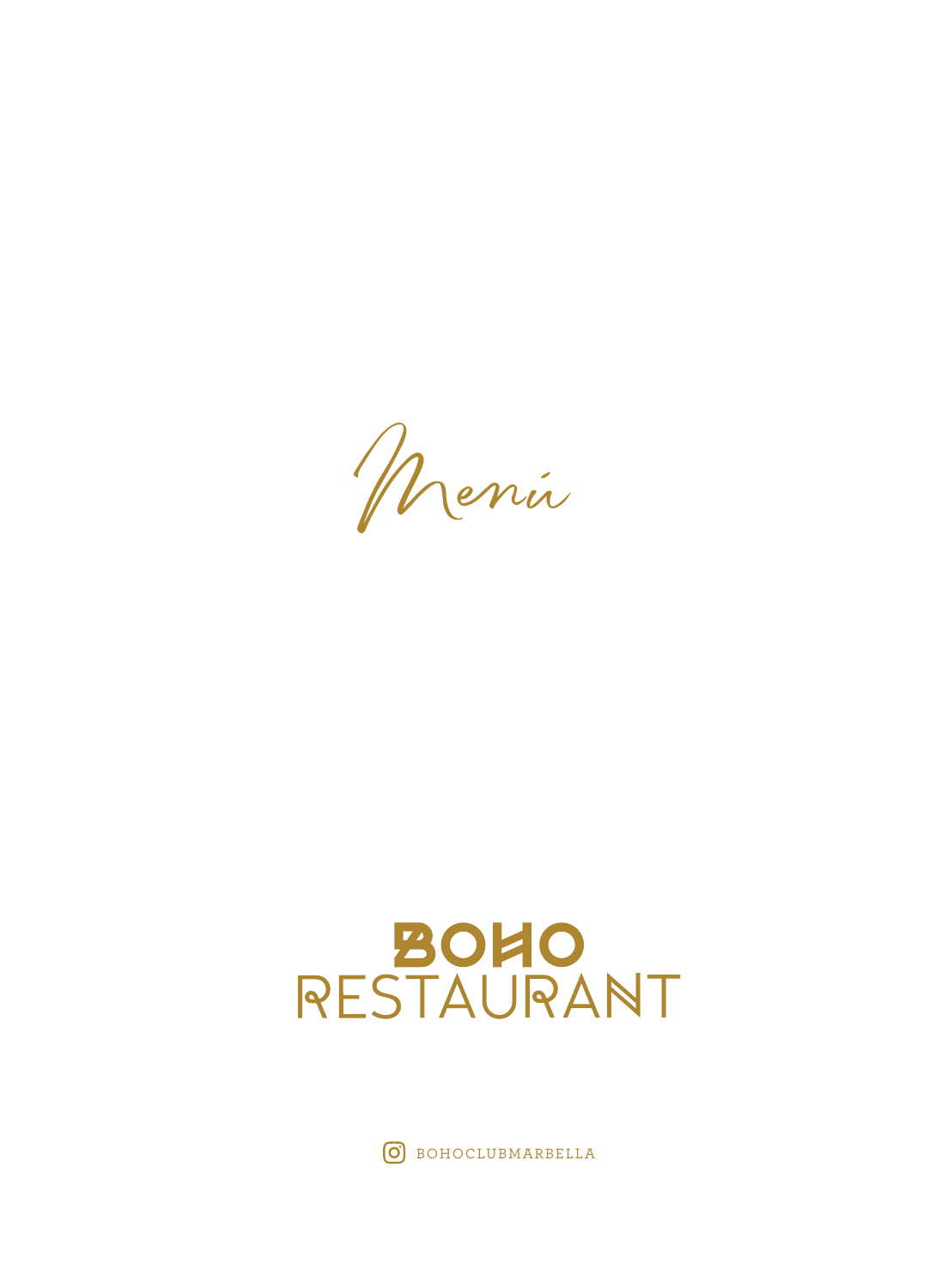Nuestro Concepto

**OUR CONCEPT**

**La cocina de Boho Restaurant está dirigida por el chef malagueño Diego del Río, un apasionado de la cocina andaluza, a la que aplica la técnica aprendida en su experiencia en los fogones de los grandes restaurantes parisinos y combina con los ingredientes y sabores que descubre en sus viajes por el mundo. En nuestra carta variada encontraréis platos suculentos y equilibrados.** 

*The kitchen at Boho Restaurant is run by Diego del Rio, a Malaga-based chef who is passionate about Andalusian cuisine. Diego creates menus using techniques he learned from his experiences in the kitchens of great Parisian restaurants. He also combines them with the ingredients and flavours he discovers on his travels around the world. Our menu has a variety of succulent and well-balanced dishes.*

Diego del Río

**"Elaboro una cocina honesta y apuesto por el producto de calidad. Cada mañana recibo los mejores pescados y mariscos de las lonjas de Andalucía. Nuestras frutas, verduras y carnes provienen de mis proveedores locales de confianza".** 

**Diego crea experiencias culinarias que trascienden la cultura. El elegante diseño de sus platos retrata el sutil talento de nuestro reconocido chef.**

*"My cooking is honest and I always use top-quality products. Every morning, I receive the best fish and seafood from the fish markets of Andalusia. Our fruits, vegetables and meat come from my trusted local suppliers".* 

*Diego creates culinary experiences that go beyond the culture. The elegant design of each dish portrays the subtle talent of our renowned chef.*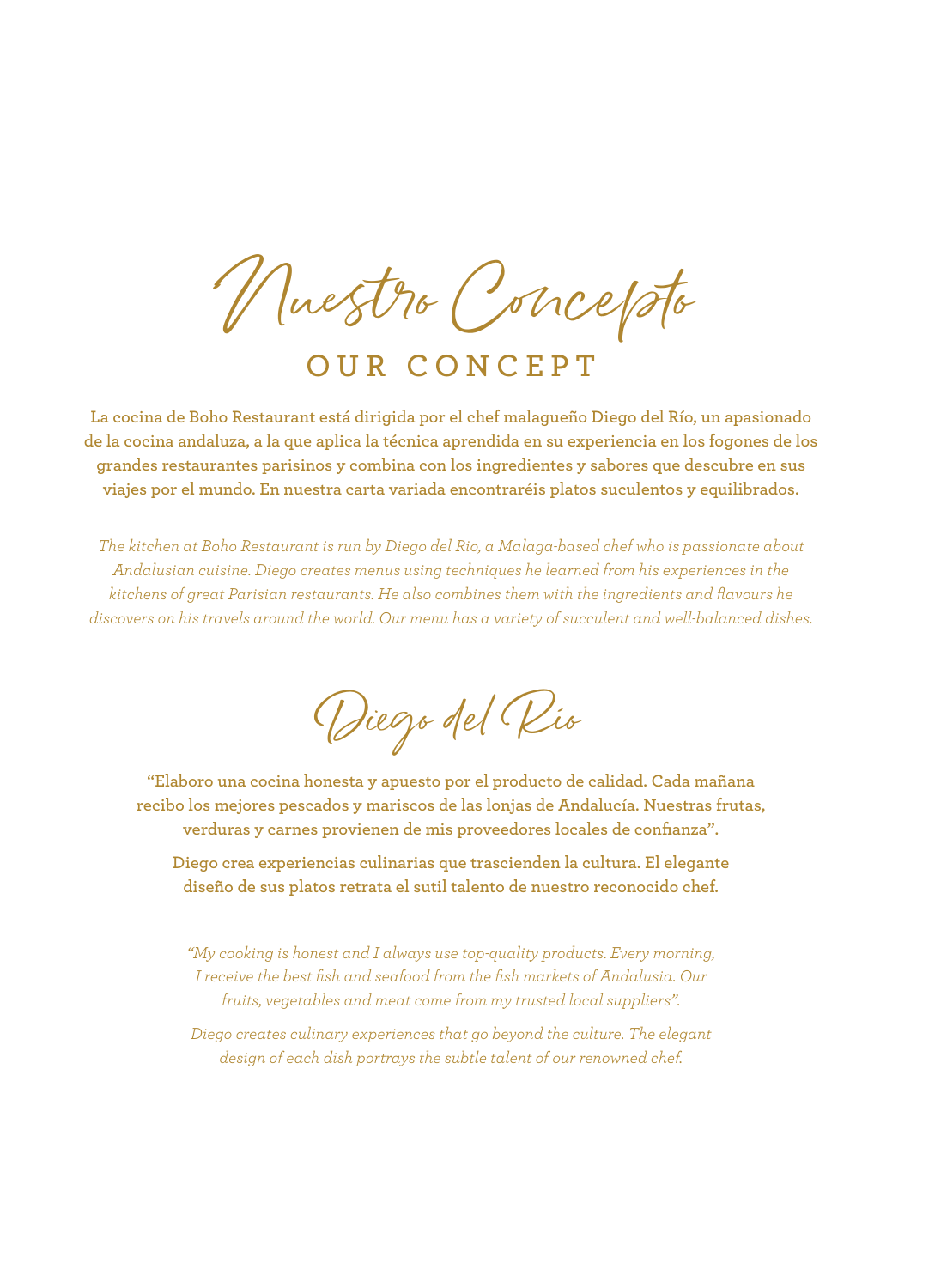Menú Degustación TASTING" MENU

**Moderno, de temporada y fresco son los pilares que definen la cocina de Diego. Su siempre cambiante menú de temporada muestra las relaciones del restaurante con las granjas y proveedores locales.**

**Nuestro Chef Ejecutivo, Diego, creará una experiencia para su boca y su mente. Deje que lo transporte a un universo de comida, vino y pura delicia.**

*Modern, seasonal and fresh are the pillars that define Diego's cooking. His ever-evolving seasonal menu showcases the restaurant's relationships with local farms and suppliers.*

*Our Executive Chef, Diego, will craft an experience for your mouth and your mind. Let him transport you to a universe of food, wine and pure delight.*

Degustación de Diego del Río

Disponible de domingo a jueves *Available from sunday to thursday*

IVA incluido / Tax included **95€**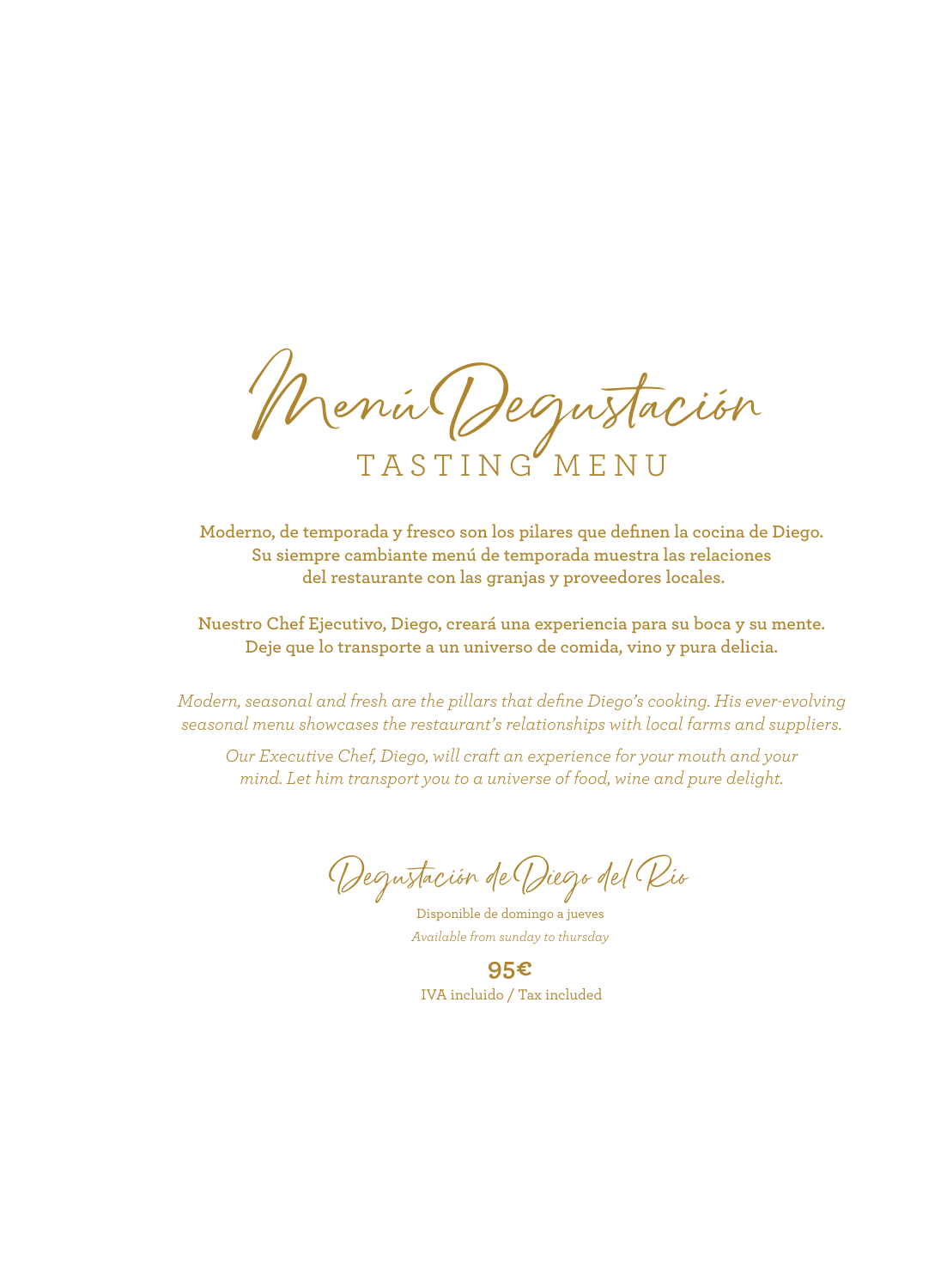Crudos & Curados RAW&CURED

## **OSTRAS 3 UDS | OYSTERS 3 UNITS**

Ponzu | Mango, lemon grass, lima | Pepino y jengibre | Salmorejo verde, picada de apio y manzana **19€** Ponzu sauce | Mango, lemon grass, lime | Cucumber and ginger | Green salmorejo, apple and celery **CAVIAR IMPERIAL 30GR/ 50GR/ 100GR 115€ / 205€ / 400€** Imperial Caviar served with blinis, sour cream and butter **CAVIAR** E**XTRAVAGANCE BELUGA 30G ACOMPAÑADO DE BLINIS, NATA AGRIA Y MANTEQUILLA 225€** Beluga extravagance caviar 30 gr served with blinis, sour cream and butter **JAMÓN DE BELLOTA IBÉRICO D.O GUIJUELO (80 GRAMOS) 32€** 100% Iberian ham D.O. Guijuelo **TARTAR CREMOSO DE ATÚN ROJO DE ALMADRABA, CREMA DE AGUACATE Y TRIGO 29€ SARRACENO**  Creamy tuna tartar, avocado and buckwheat • Con trufa de temporada | with natural seasonal truffle **+15€** • Con imperial caviar| with imperial caviar **+50€** • Con huevo frito| with fried egg **+6€ STEAK TARTAR, MAHONESA ESPECIADA, YEMA CURADA EN OLOROSO Y PARMESANO 26€**  Steak tartar, seasoned mayonnaise, sherry wine curated egg yolk and parmesan • Con trufa de temporada | with natural seasonal truffle **+15€** • Con huevo frito| with fried egg **+6€ GAMBAS BLANCAS AHUMADAS CON CREMA FRÍA DE HINOJO, LEMON GRASS Y GEL DE BERRO 24€** Smoked white prawns with cold fennel cream, lemongrass and watercress • Con imperial caviar| with imperial caviar **+50€ ENSALADILLA DE ENCURTIDOS, SALCHICHÓN IBÉRICO Y HUEVO FRITO 19€** Pickles salad, Iberian salchichón and fried egg • Con trufa de temporada | with natural seasonal truffle **+15€** • Con imperial caviar| with imperial caviar **+50€ VIEIRAS SOASADAS, CREMA LIGERA DE ZANAHORIA, JENGIBRE Y NARANJA 22€** 

Scallops, carrot cream , ginger and orange

**PUERROS CONFITADOS, PRESA IBÉRICA Y PONZU 19€** Confit leek, iberian pork and ponzu sauce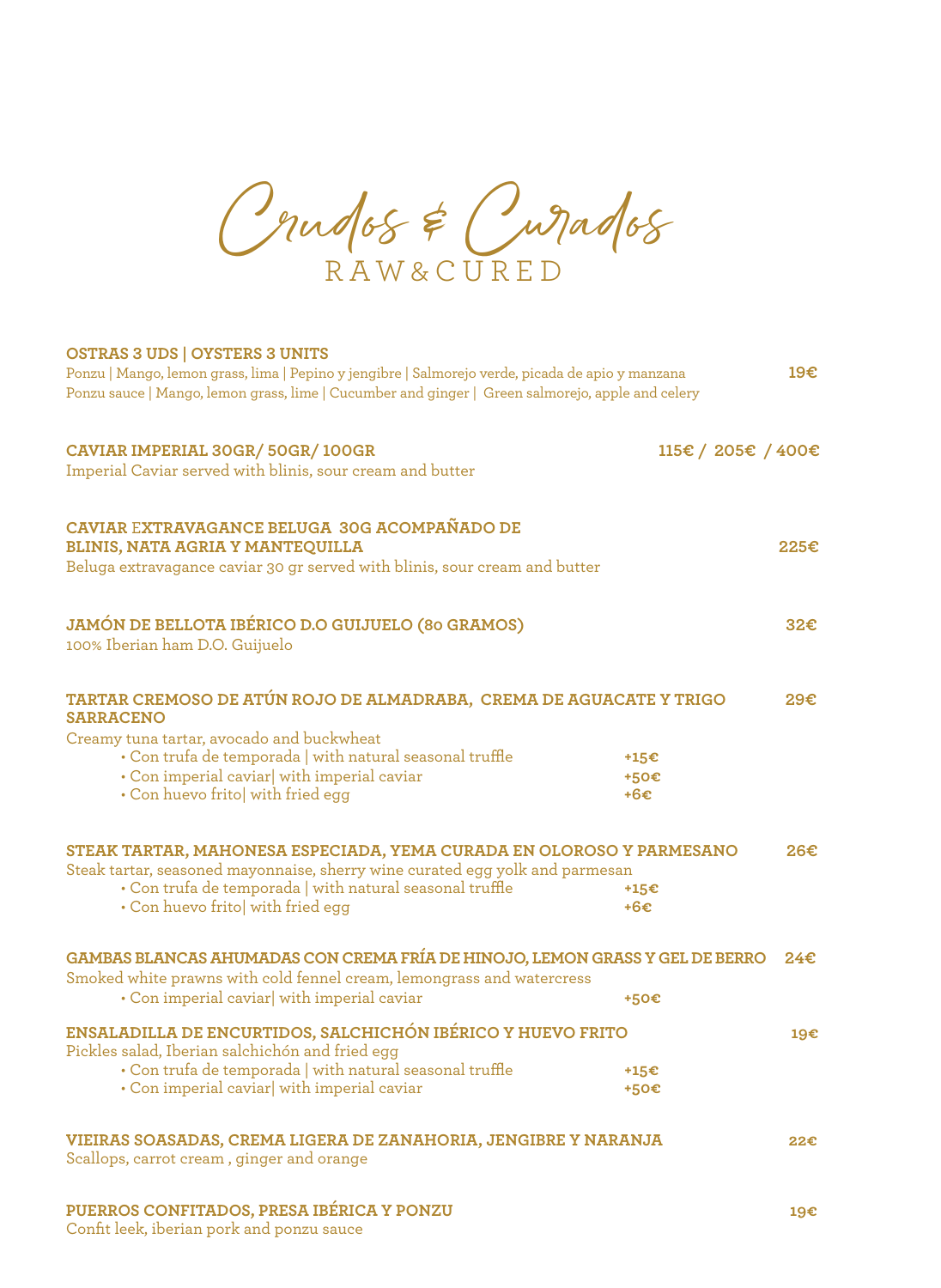Entradas STARTERS

| <b>CROQUETAS DE CARABINERO Y SU TARTAR</b><br>Red king prawns croquettes with its own tartar                                                                                                                                                     | HALF: 10€ FULL:19€ |
|--------------------------------------------------------------------------------------------------------------------------------------------------------------------------------------------------------------------------------------------------|--------------------|
| MEJILLONES GUISADOS ESTILO THAI CON SALSA DE COCO Y CÍTRICOS<br>Stew mussels with coconut and citrus sauce                                                                                                                                       | 22E                |
| SOPA DE MAÍZ, MOJO DE AGUACATE Y VERDURAS ENCURTIDAS (V)<br>Cold corn soup, avocado and pickled vegetables                                                                                                                                       | 18€                |
| CAPRESE, TOMATES DEL TERRENO, BURRATINA, PESTO DE TOMATE<br><b>ASADO Y CREMOSO DE ALBAHACA</b><br>Caprese, field tomatoes, burrata and roasted tomato pesto and creamy basil                                                                     | 18€                |
| ENSALADA DE CALABACÍN, CEVICHE DE MANZANA, APIO Y AVELLANAS<br>Zucchini salad, apple ceviche, celery and hazelnuts                                                                                                                               | 18€                |
| ROAST BEEF, ALCAPARRONES, CEBOLLA ENCURTIDA, MAYONESA<br>DE MOSTAZA VERDE Y TRUFA<br>Roast beef, capers, pickled red onion, green mustard mayonnaise and truffle<br>• Con trufa de temporada   with natural seasonal truffle<br>$+15\varepsilon$ | $22 \epsilon$      |
| PULPO FRITO EN TEMPURA, PIPIÁN Y TEXTURAS DE MAÍZ<br>Octopus tempura, pipian and corn textures                                                                                                                                                   | 28€                |
| RAVIOLI DE PAPADA IBÉRICA, CARABINERO Y MANZANA, CON CALDO DE<br><b>VERDURAS ASADAS</b>                                                                                                                                                          | 22€                |
| Ravioli with iberian pork jowl, red king prawn and apple in a roasted vegetable broth<br>• Con trufa de temporada   with natural seasonal truffle<br>+15€<br>• Con imperial caviar  with imperial caviar<br>+50€                                 |                    |
| GYOZAS DE BOGAVANTE ENCEVICHADAS CON AGUACATE, MAÍZ Y BONIATO                                                                                                                                                                                    | 28€                |

Fresh gyozas stuffed with lobster, marinated with avocado, corn and sweet potato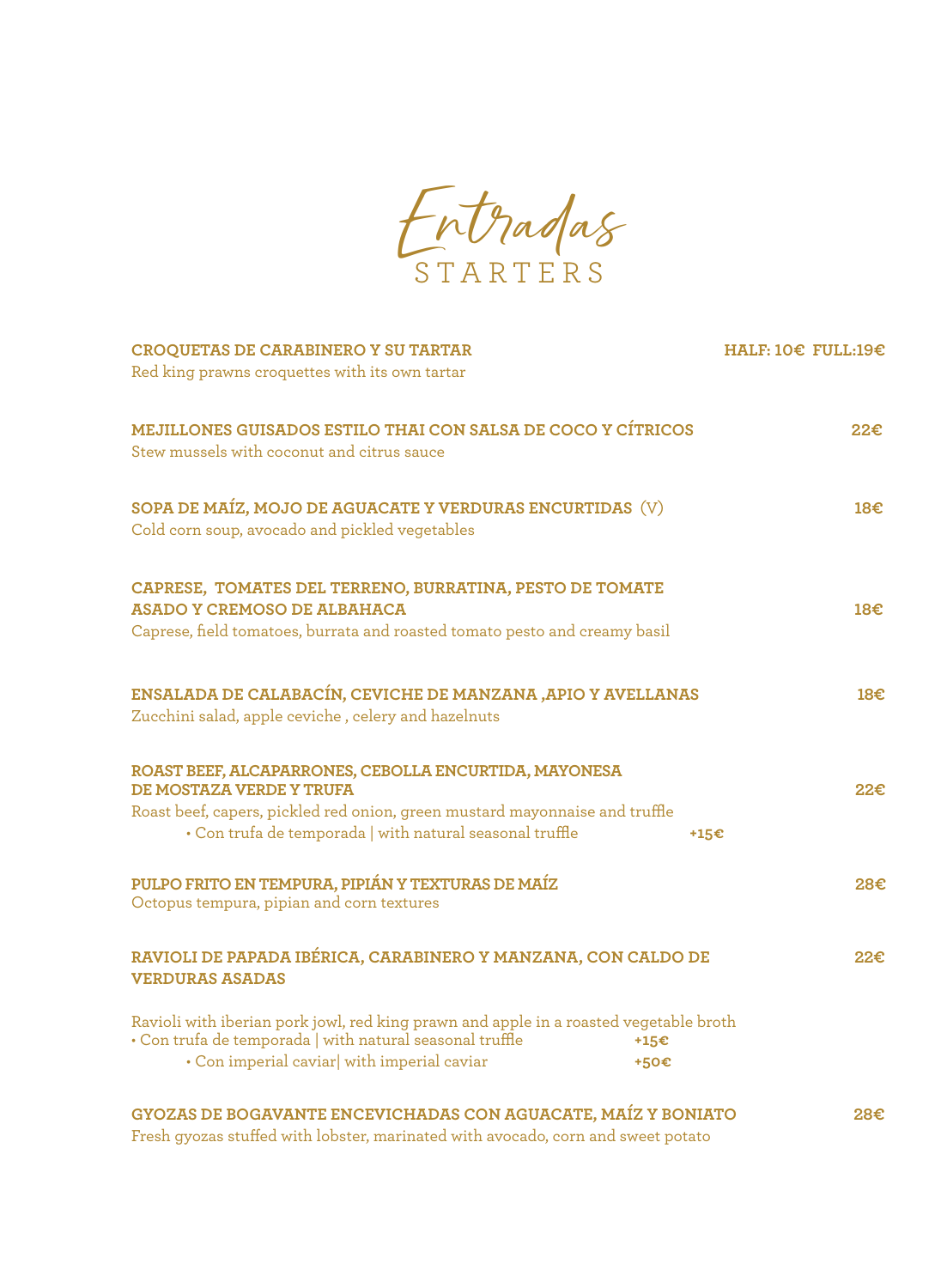Principales MAIN D'ISHES

Pescado **FISH**

| LUBINA MENESTRA DE VERDURAS Y CALDO OSCURO AL PALO CORTADO<br>Sea bass with vegetables and a reduced vegetable broth with Palo Cortado                                           |      |  |
|----------------------------------------------------------------------------------------------------------------------------------------------------------------------------------|------|--|
| PESCADO DE MERCADO CON TOMATE ESPECIADO Y CREMA TIBIA DE ALMENDRAS<br>Market fish with spiced tomatoes and light creamy almond sauce                                             | 29€  |  |
| <b>SALMONETE JUGO DE TOMATE Y PICADA DE VERDURAS</b><br>Red mullet, tomato juice and vegetables                                                                                  | 32€  |  |
| LANGOSTA A LA PARRILLA CON MANTEQUILLA CAFÉ PARÍS<br>Grilled lobster with cafe Paris butter                                                                                      | 65E  |  |
| COLA DE RAPE A LA PARRILLA CON MANTEQUILLA DE ENCURTIDOS Y ALGAS<br><b>CON VERDURAS ASADAS</b><br>Grilled monkfish tail, pickle butter and seaweed cream with roasted vegetables | 38€. |  |

Vegano **VEGAN**

| FALSO RISOTTO VEGETAL CON VERDURAS DE TEMPORADA, PESTO VERDE Y COCO<br>Fake vegetable risotto with seasonal vegetables, green pesto and coconut | 26€            |
|-------------------------------------------------------------------------------------------------------------------------------------------------|----------------|
| COLIFLOR ASADA CON CURRY ROJO, PESTO DE ALMENDRAS Y COCO FRITO<br>Roasted couliflower witth red curry, almond pesto and fried coconut           | $2.4 \epsilon$ |
| REPOLLO CONFITADO CON AGAVE, CREMA AGRÍA, MAÍZ FRITO Y HIERBAS<br>Confit cabbage with agave, sour cream, fried corn and herbs                   | 22E            |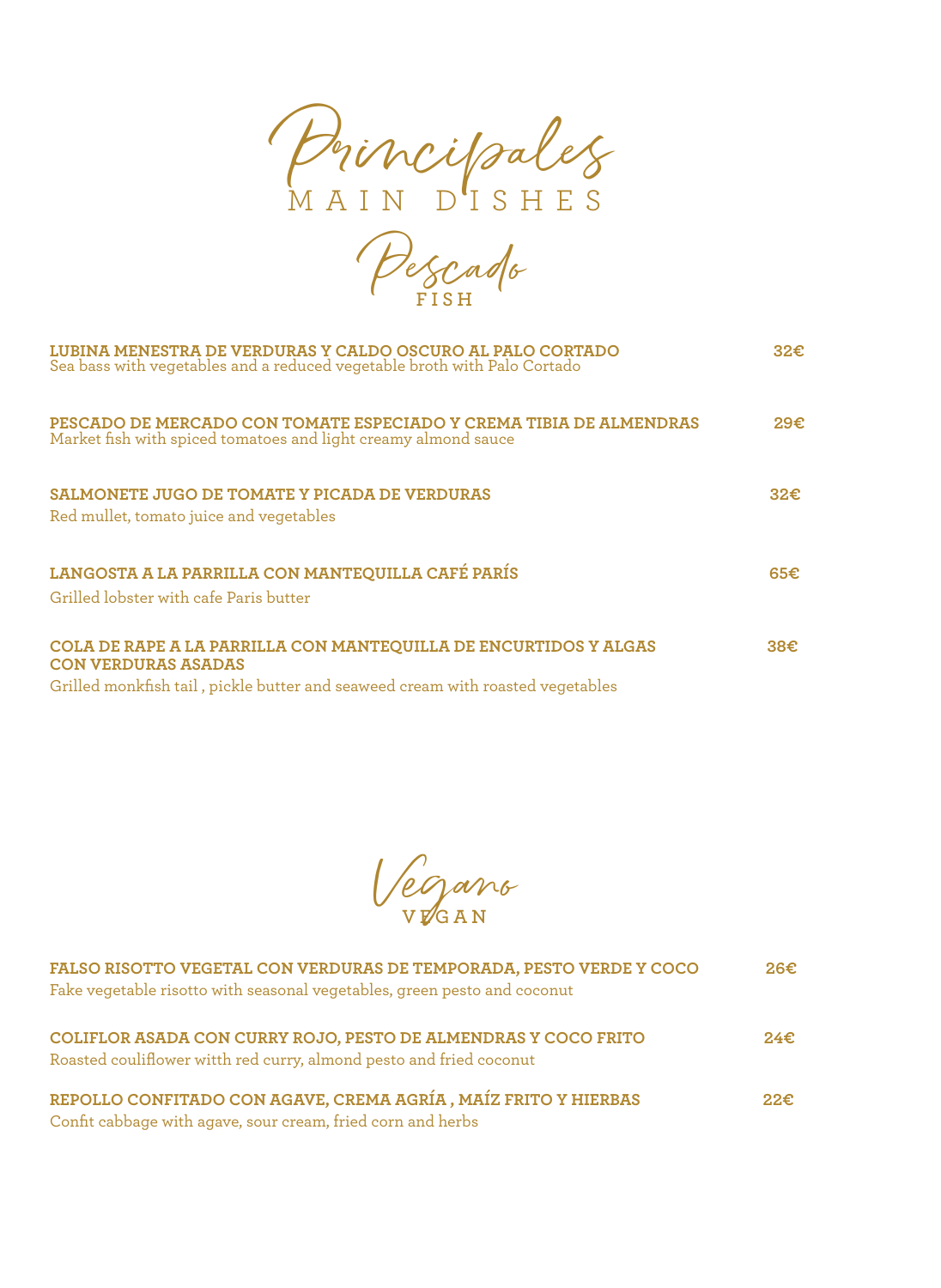Principales MAIN D'ISHES

Carne **MEAT**

| PALETILLA DE CHIVO CON LABNEH, CHUTNEY DE CEBOLLA, BERENJENA EN ESCABECHE Y<br><b>HUMMUS DE BERENJENA</b><br>40€                                                             |     |                                                     |                                     |  |
|------------------------------------------------------------------------------------------------------------------------------------------------------------------------------|-----|-----------------------------------------------------|-------------------------------------|--|
| Goat shoulder with labneh, onion chutney, pickled aubergine and aubergine hummus                                                                                             |     |                                                     |                                     |  |
| PRESA IBÉRICA MARINADA EN CACAO Y CAFÉ, PICADA DE CHOCOLATE,<br><b>COCO Y PIÑONES</b><br>24E<br>Iberian Pork marinated in Cacao and coffee, chocolate, coconut and pine nuts |     |                                                     |                                     |  |
|                                                                                                                                                                              |     |                                                     |                                     |  |
| COQUELET A LA BRASA CON VERDURAS PARRILLA Y PATATAS BABY<br>Grilled Coquelet with summer vegtables and baby potatoes                                                         |     |                                                     | 39€                                 |  |
| <b>SOLOMILLO ROSSINI</b><br>Rossini tenderloin                                                                                                                               |     |                                                     | 40€                                 |  |
| • Con trufa de temporada   with natural seasonal truffle                                                                                                                     |     | +15€                                                |                                     |  |
|                                                                                                                                                                              |     |                                                     |                                     |  |
|                                                                                                                                                                              |     | Juarnicionez y salsas                               |                                     |  |
|                                                                                                                                                                              |     |                                                     |                                     |  |
| Incluída una guarinición y una salsa<br>Including one side and sauce                                                                                                         |     | <b>VERDURAS A LA PARRILLA</b><br>Grilled vegetables | <b>PIMIENTA</b><br>Pepper           |  |
| <b>SOLOMILLO DE ANGUS* (250g)</b><br>Angus tenderloin                                                                                                                        | 39€ | PURÉ DE PATATAS<br>Mashed potatoes                  | <b>PERIGUEUX</b>                    |  |
| ENTRECOTTE DE ANGUS* (450g) 45€                                                                                                                                              |     | <b>PATATAS FRITAS</b><br>French fries               | <b>BEARNESA</b><br><b>Bearnaise</b> |  |
| Angus entrecot                                                                                                                                                               |     | <b>PATATAS MINI ASADA</b><br>Baby potatoes          | <b>CHIMICHURRI</b>                  |  |
| <b>CHULETÓN DE ANGUS* (1kg)</b><br>Angus T-Bone                                                                                                                              | 95€ | <b>ENSALADA VERDE</b>                               | $6 \in$                             |  |
|                                                                                                                                                                              |     | Green salad                                         |                                     |  |
|                                                                                                                                                                              |     | $6 \in$                                             |                                     |  |
|                                                                                                                                                                              |     |                                                     |                                     |  |
|                                                                                                                                                                              |     |                                                     |                                     |  |

**Consulte a nuestro equipo por nuestra carta de postre y quesos** Consult with our team for our dessert and cheese menu